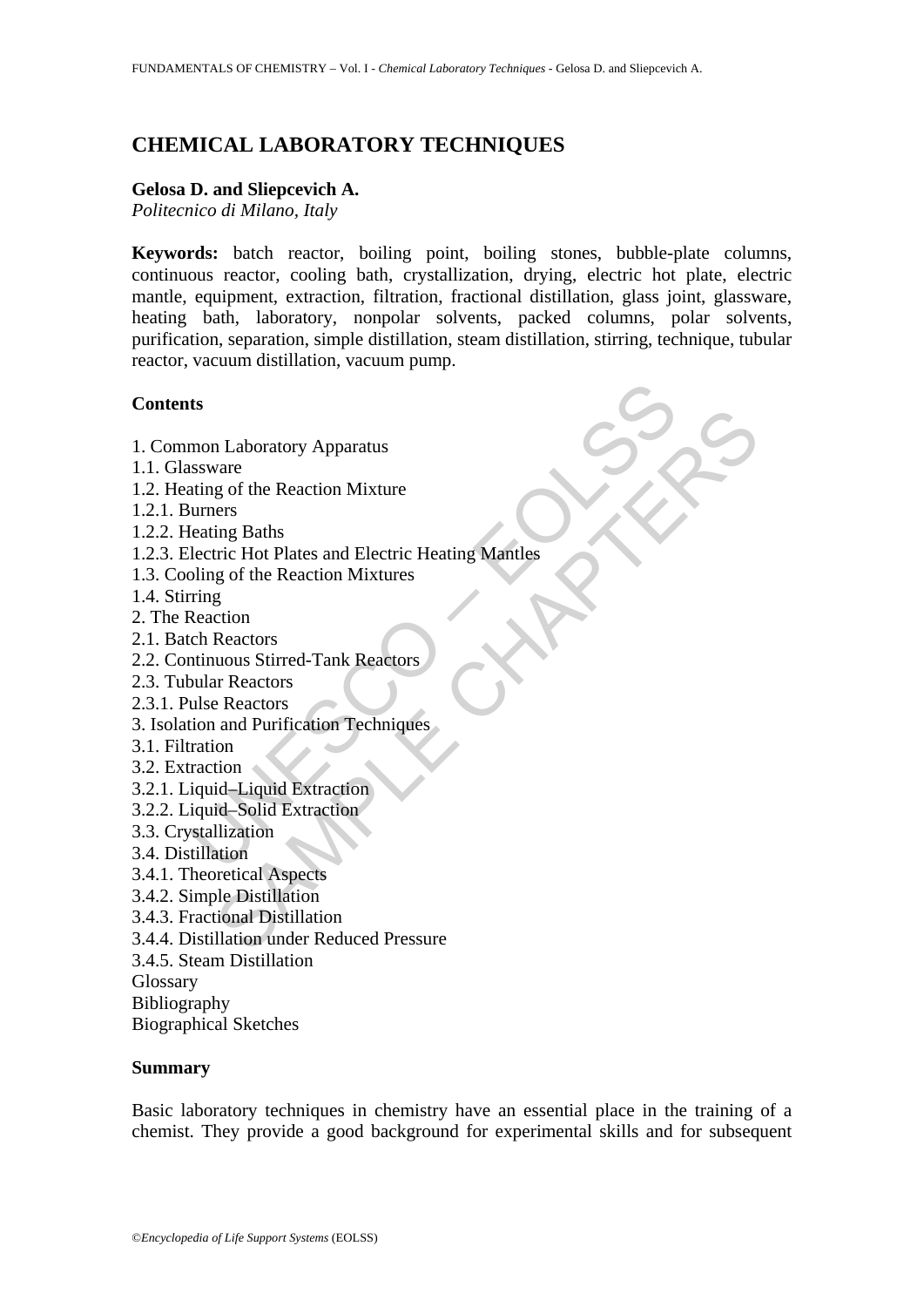independent research. In this chapter, first of all, we shall consider some of the standard pieces of glassware and equipment that you will use in the laboratory.

By assembling suitable apparatus, you can carry out reactions from starting materials to pure products. Sometimes these operations require particular laboratory reactors that work in well-defined operation conditions. At the end of the reaction different techniques are needed in order to separate the products from the reaction mixture, and then the final compound will need to be purified by means of specific operations. The separation of reaction products is obtained by techniques such as extraction with solvents, crystallization, and distillation. These methods, which are almost standardized, are often able to purify organic compounds by separating the impurities. Chromatographic methods are very effective in separating more complex mixtures.

Standard safety practices are an essential part of all laboratory operations. The chemicals employed in the laboratory can be flammable or irritating, and many possess known or as yet undetermined toxic characteristics. Accidents in the chemistry laboratory can be avoided if you enter the laboratory properly prepared for the experiment, if you use common sense in reacting to unexpected situations, and if you rigidly follow basic safety rules that are enforced to ensure your personal safety.

## **1. Common Laboratory Apparatus**

The first section of this article provides an introduction to various pieces of equipment—glassware and nonglassware—that are used in the laboratory.

## **1.1. Glassware**

designate includes are very effective in separating indice complex<br>designate melods are very effective in separating indice complex<br>dist employed in the laboratory can be flammable or irritating, and<br>or as yet undetermined safety practices are an essential part of all laboratory operations.<br>
employed in the laboratory can be flammable or irritating, and many pos<br>
as yet undetermined toxic characteristics. Accidents in the chemic<br>
can be avoi Glass equipment can be divided into those with ground-glass joints and those without. New techniques of glassworking and the employment of glasses with a very low expansion have allowed the mass production of really interchangeable, standard-taper, ground-glass joints. Therefore standard-taper, ground-glass joint equipment is strongly recommended. In fact, apparatus for a range of experiments can be assembled quickly and easily from relatively few basic items and there is no need to utilize corks or rubber bungs. The advantages of this are:

- corrosive liquids and solids are easily manipulated;
- no impurity is introduced from reaction with corks or rubber bungs (this prevents contaminating the reaction products with impurities);
- all joints are interchangeable and a good "fit" is assured (this is very advantageous in assembling apparatus that have to work under reducing pressure); and
- apparatus may be rapidly assembled.

In the use of ground-glass joints some precautions need to be observed, such as cleaning the joints and the use of a little grease or a thin Teflon sleeve. The dimension of standard taper joints are designated by a number that refer to the external diameter of the smaller end of the cone (in millimeters) and the length of the ground zone (also in millimeters).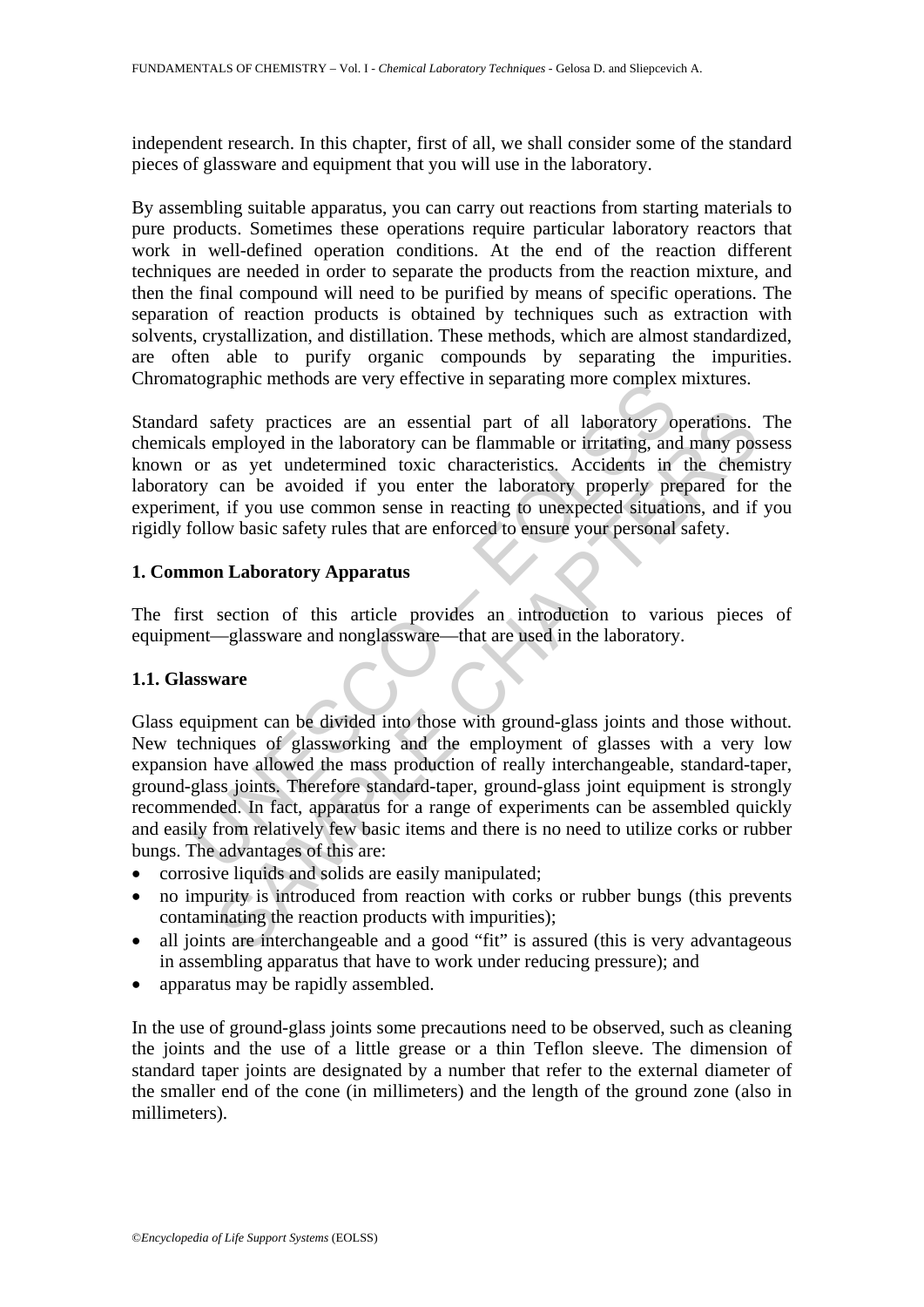Exact details of the various types and size of ground-glass joint apparatus available commercially will be found in the catalogues of the various manufacturers. Some units employed for single ground-glass joint assemblies are shown in Figure 1.



Figure 1. Glass equipment with standard-taper, ground-glass joints Notes: (a) Three-neck, round-bottom flask; (b) separation funnel; (c) water condenser; (d) Claisen adapter; (e) standard glass screw thread for a thermometer or tube; (f) expansion adapter.

Common glassware without ground-glass joints can generally be used in the chemical laboratory. The main glassware without glass joints are illustrated in Figure 2.



Figure 2. Common glassware without ground-glass joints Notes: (a) Erlenmeyer flask and (b) beaker, used for temporary storage or transfer of materials; (c) funnel, for transfer of liquids and solids, and for filtration; (d) Buchner funnel, which is made of porcelain and has a perforated porcelain plate to support a filter paper, and is used in conjunction with a suction flask; (e) graduated cylinder, for measuring liquids by volume; (f) graduated pipet, for accurate measurement.

At last vacuum essicators are available to remove water or solvents of relatively low boiling point adhering to solids, under reduced pressure at room temperature, or to keep anhydrous any compounds. The reagent in the bottom of the essicators naturally depends on the exact nature of the substance to be adsorbed—water or organic solvent—or the acid or basic vapor generated during the drying process.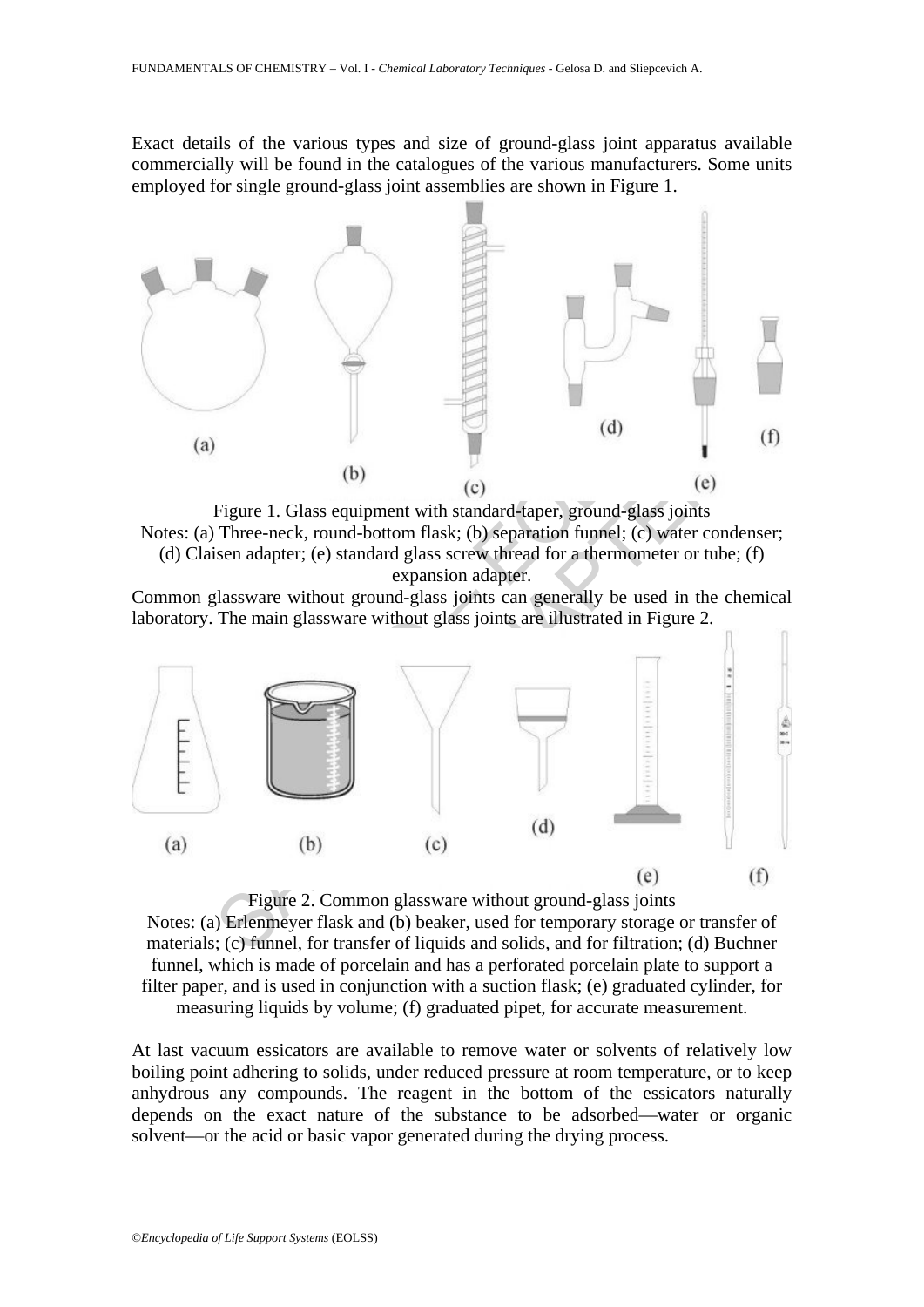### **1.2. Heating of the Reaction Mixture**

Several methods of heating are commonly encountered in the laboratory, but the ready flammability of a wide range of reagents, coupled with their volatility, always requires vigilance when heating. For these reasons open flames represent an obvious hazard, but hot metal surfaces can also give rise to dangerous situations.

#### **1.2.1. Burners**

These can normally only be used for heating aqueous solution in open vessels. When heating beakers, flasks, or flat-bottom vessels with a burner, wire gauze should be placed between the vessel and the flame. This serves both as a support and as a mean of dispersing heat. Burners can also be used for distillation and reflux procedures involving high-boiling-point materials, but in these cases care must be taken to ensure that no flammable vapors come into contact with the flame.

## **1.2.2. Heating Baths**

between the vesser and the name. This services both as a support and regulate. Burners can also be used for distillation and refl g high-boiling-point materials, but in these cases care must be the flammable vapors come in nigh-boiling-point materials, but in these cases care must be taken to enarmologically holding-point materials, but in these cases care must be taken to enarmable vapors come into contact with the flame. <br> **Example 2** a w For temperatures up to 100  $^{\circ}$ C a water bath or steam bath is generally employed, although water condensing can be a problem if it is necessary to ensure anhydrous conditions within the reaction. Water is placed in the vessel, which is heated by means of the flame. For this reason it may be used for noninflammable liquids or for refluxing of low-boiling-point products, but in this case the presence of a naked flame introduces considerable risks of fire. These baths are normally equipped with a series of overlapping concentric rings, which can be removed to give the right size of support for the particular vessel being heated.

If the laboratory is equipped with a steam service, it is convenient to have a series of steam baths. Alternatively, if the laboratory has no external steam service*,* to avoid naked flames, an electrically heated bath may be utilized and fitted with a constant level device. A resistance connected to a temperature regulator heats water in the bath.

For temperatures above 100 °C, oil baths are generally used. The bath can be heated with a heating element or on a hotplate. Medical paraffin, glycerol, silicon oil, and cottonseed oil may be employed; it depends on the work temperature. Silicon oils carry a low risk of inflammation, do not give off unpleasant odors, and have a long service life. Synthetic thermal liquids are mainly produced on a hydrocarbon basis and exhibit a low viscosity within the recommended working temperature range. Mineral oil is mainly used for the high temperature range. Unpleasant odors are kept to a minimum.

The silicon fluids are probably the best liquids for oil baths, but they are very expensive for general use. On the other hand, these fluids can be heated to up to  $250^{\circ}$ C without loss or discoloration.

In modern equipment, an immersion heating circulator is mounted onto the rear panel of the bath vessel (see Figure 3a). This combines a heater, a temperature control, and a circulating pump for temperature uniformity throughout the bath, which is of great advantage in temperature control. It can be moved from one vessel to another and can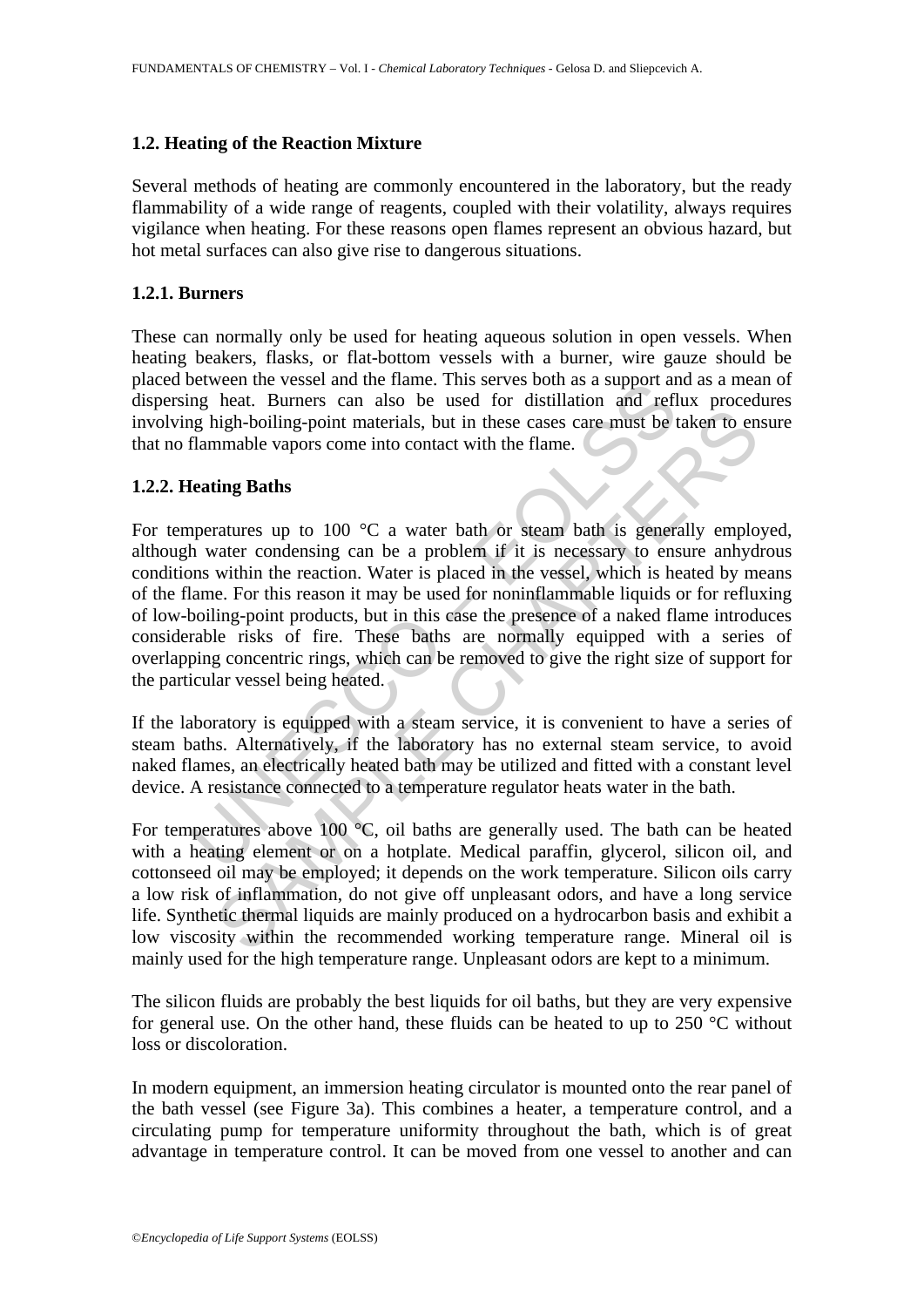be used with any tank. The heater and control sensors are sometimes located underneath the bath, thus guaranteeing easy cleaning.

Heated baths feature external parts to circulate the fluid to an external system. Heating circulators (Figure 3b) are mainly used for temperature controlling external systems, such as densitymeters, reaction vessels, autoclaves, and viscosimeters. Powerful pumps provide good heat exchange and optimum temperature accuracy.



Figure 3. Schematic (a) heated bath and (b) heated circulator bath

UNESCO – EOLSS SAMPLE CHAPTER CHAPTER (CHAPTER CHAPTER CHAPTER)<br>
SAMPLE CHAPTER CHAPTER CHAPTER CHAPTER CHAPTER CHAPTER CHAPTER (CHAPTER CHAPTER CHAPTER CHAPTER CHAPTER CHAPTER CHAPTER CHAPTER CHAPTER (CHAPTER CHAPTER CHAPTER CHAPTER CH Higher temperatures may be obtained with the support of a bath of fusible metal alloys (e.g., Rose's metal: 2 parts of Bi, 1 part of Pb, and 1 part of Sn, melting point 94 °C; woods metal: 5 parts of Bi, 2 parts of Pb, 1 part of Sn, and 1 part of Cu, melting point 71 °C; and a mixture of Pb (37%) and Sn (63%), melting point 183 °C). These metal baths should not be used at temperatures in excess of 350 °C owing to the rapid oxidation of the alloy. Metal baths are solid at ordinary temperatures, and for this reason the flask and the thermometer should be removed from the bath before the latter solidifies.

## **1.2.3. Electric Hot Plates and Electric Heating Mantles**

These items of equipment may also be employed for heating, although their use for several tasks (e.g., distillation) is to be discouraged.

The hot plate/magnetic stirrer is a single device that can heat liquids and stir them with a magnetic stirring bar. One knob controls the rate of stirring and another controls heating. A stirrer hot plate keeps the solution at a constant temperature while stirring. The builtin magnetic stirrer permits efficient agitation of nonviscous solutions by adding an appropriately sized magnetic stirrer bar to the liquid in the container. It is designed for heating flat-bottomed vessels, such as flasks and beakers, in a temperature range from 40  $\degree$ C to 200  $\degree$ C. Round-bottomed flasks may be heated using a stirrer hotplate by immersing the flask in a flat-bottomed oil bath. The flat, exposed surface of the hotplate, designed for transferring heat rapidly, makes it extremely dangerous when hot.

The electric heating mantel is a very convenient method of heating, especially for temperature above 100 °C. It consist of an electric resistance embedded within a hemispherical knitted mantle, so that the heat supply is as close to the flask to be heated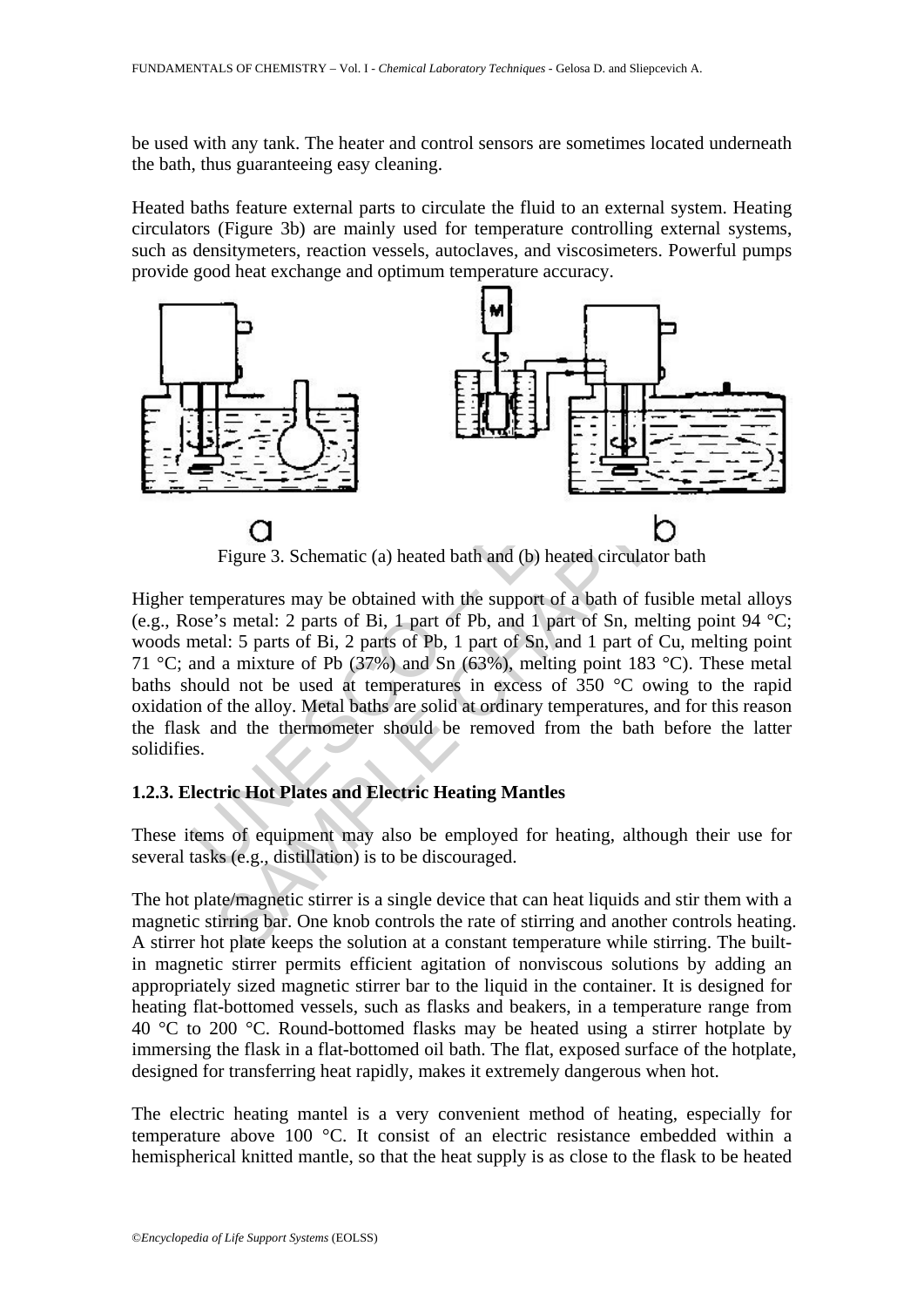as possible. Electric mantels are designed only for heating round-bottomed flasks and can accept a flask of a particular size.

All heating mantels are particularly vulnerable to spillage of liquids, and with constant use this can lay bare the wires within the heating element.

#### **1.3. Cooling of the Reaction Mixtures**

Temperatures below that of the laboratory are sometimes required. If it is necessary to obtain temperatures of 0  $\degree$ C to  $-5 \degree$ C we can use a slush of crushed ice with sufficient water to provide contact with the vessel to be cooled. For temperatures of  $-5$  °C to  $-15$ °C it is usually best to use a mixture of one part of common salt (NaCl) and three parts of crushed ice. Greater cooling may be obtained with five parts of calcium chloride hydrate and four parts of crushed ice (i.e., temperatures of  $-40\degree\text{C}$  to  $-50\degree\text{C}$ ).

To reach very low temperatures, solid carbon dioxide is employed. Temperatures of –50 °C can be obtained if it is suspended in solvent—equal volumes of chloroform and carbon tetrachloride—and lower temperatures with different solvents (e.g., with ethanol –72 °C; with diethylether –77 °C; or with chloroform or acetone –77 °C). Even lower temperatures may be obtained using liquid nitrogen (i.e., for temperatures below –100  $^{\circ}$ C).

usually best to use a linkine of one pair of commons said inceled ice. Greater cooling may be obtained with five parts of can<br>end ice. Greater cooling may be obtained with five parts of can<br>and four parts of crushed ice ( From the control of the quantity control of the quantity  $\phi$  and the property of the propertatures of  $-40^{\circ}\text{C}$  to  $-50^{\circ}\text{C}$ ).<br>Figure 16 of this suspended in solvent—equal volumes of chloroform achibred if it is Sometimes a heated circulator is combined with a refrigerator unit. Powerful, quietrunning cooling compressors cool them. Refrigerated circulators and cryostats are mainly used when below-ambient temperatures must be reached or maintained or when it is wished to cycle between two temperatures at a control rate. Refrigerated circulators and cryostats feature a wide temperature range (i.e.,  $-90\degree C$  to 150  $\degree C$ ). They are especially suited for controlling open and closed circuits due to their extremely powerful pressure/suction pumps.

These coolers are suitable for individual cooling applications:

- for cooler smaller volumes down to  $-90$  °C,
- for removing reaction heat, and
- for replacing tap-water cooling.

The lowest reliable temperature depends on the quantity of liquid, the type of liquid and its viscosity, and the bath insulation.

## **1.4. Stirring**

Most of the chemical reactions need stirring to mix the reagents or to aid heat transfer. There are three main ways to agitate a mixture: by hand, with a magnetic stirrer, and with a mechanical stirrer; but when a constant stirring is needed for a sustained period, a stirrer motor should be used. Magnetic stirring has many applications, but the most important is probably stirring in closed systems. Magnetic stirrers are easy to use, and have the advantage that they are often combined with a hotplate. Hot-plate stirrers allow you to keep solutions at a constant temperature while stirring.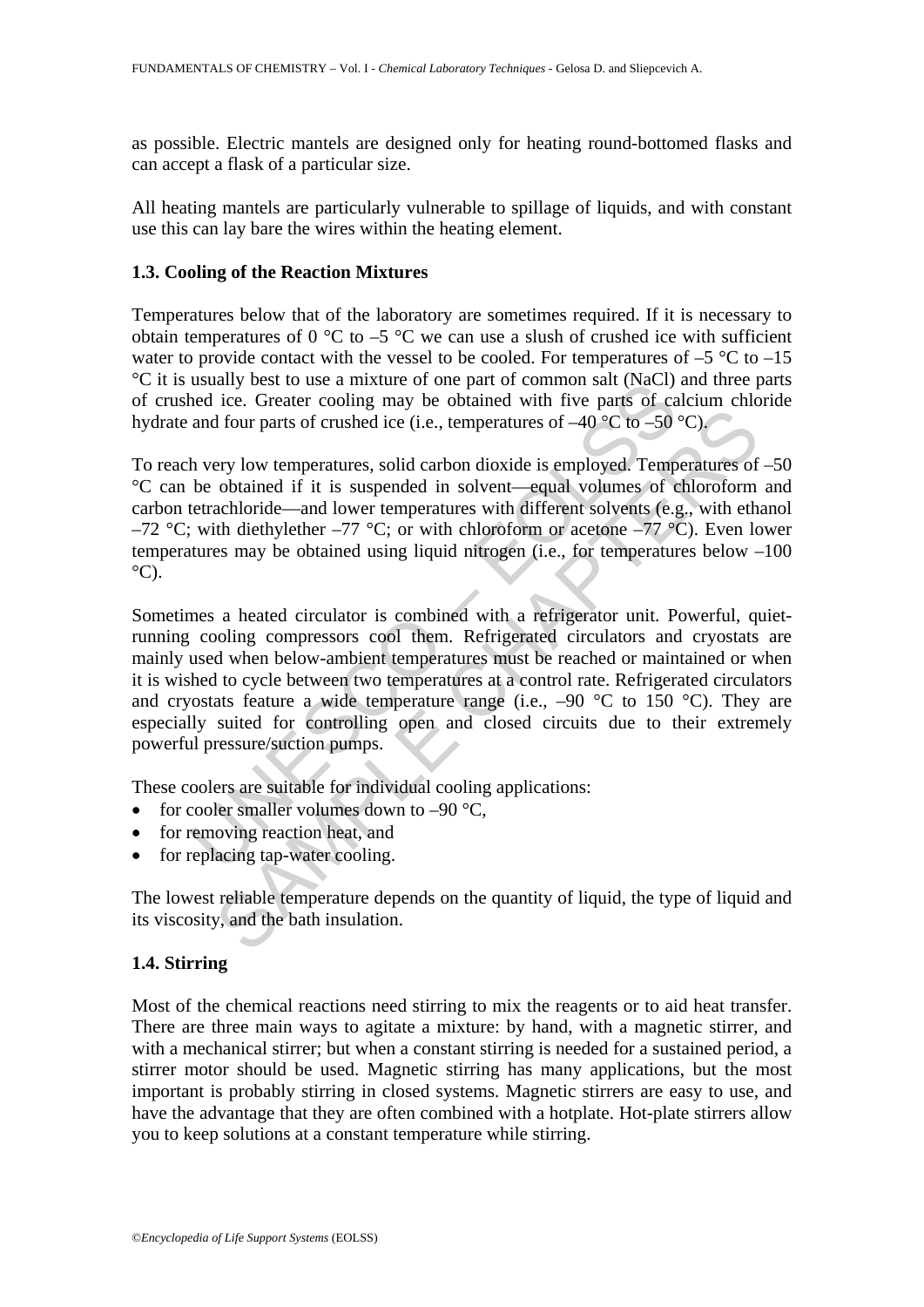A rotating field of magnetic force is employed to induce a variable-speed stirring action. The principle of magnetic stirring is shown in Figure 4a. The stirring is accomplished with the aid of a small magnetic bar—coated with Teflon or Pyrex—that is available in various sizes and forms depending on the volume and the viscosity of the liquid. Although bar magnets can be obtained with several sorts of coating, only Teflon-coated stirrers are universally useful (see Figure 4b).



Figure 4. Schematic (a) magnetic stirrer and (b) magnetic bars

There are two types of magnetic stirrers: mechanical and electronic. Most manufacturers of magnetic stirrers use a mechanical approach. They use steel and aluminum for the structural material, and outdated methods of controlling the speed. Adjusting the stirring speed with a mechanical stirrer is fairly inaccurate.

Electronic controls allow the stirrer to control the speed with greater accuracy, and if the motor is running at the maximum operating speed with a load, and the load is suddenly removed, the circuitry will not allow the motor to increase in speed, which would damage the unit. It is advantageous to stir in two directions to obtain homogeneous results. This cannot be done with a mechanical stirrer.

Liquid behavior is important to consider when you begin a mixing project. If the reaction mixture is very viscous or heterogeneous—with a large amount of suspended solid—the magnetic stirrer motor, with its relative low torque, will not be suitable for the purpose, and in these cases a mechanical stirrer should be used.

The stirrer is simply attached to a motor by a flexible connection made out of a sort of pressure tubing. A typical collection of mechanical stirrers is illustrated in Figure 5. The stirrer—either rod or paddle—may be made of glass, metal, or Teflon, depending on the characteristic of the liquid to be stirred.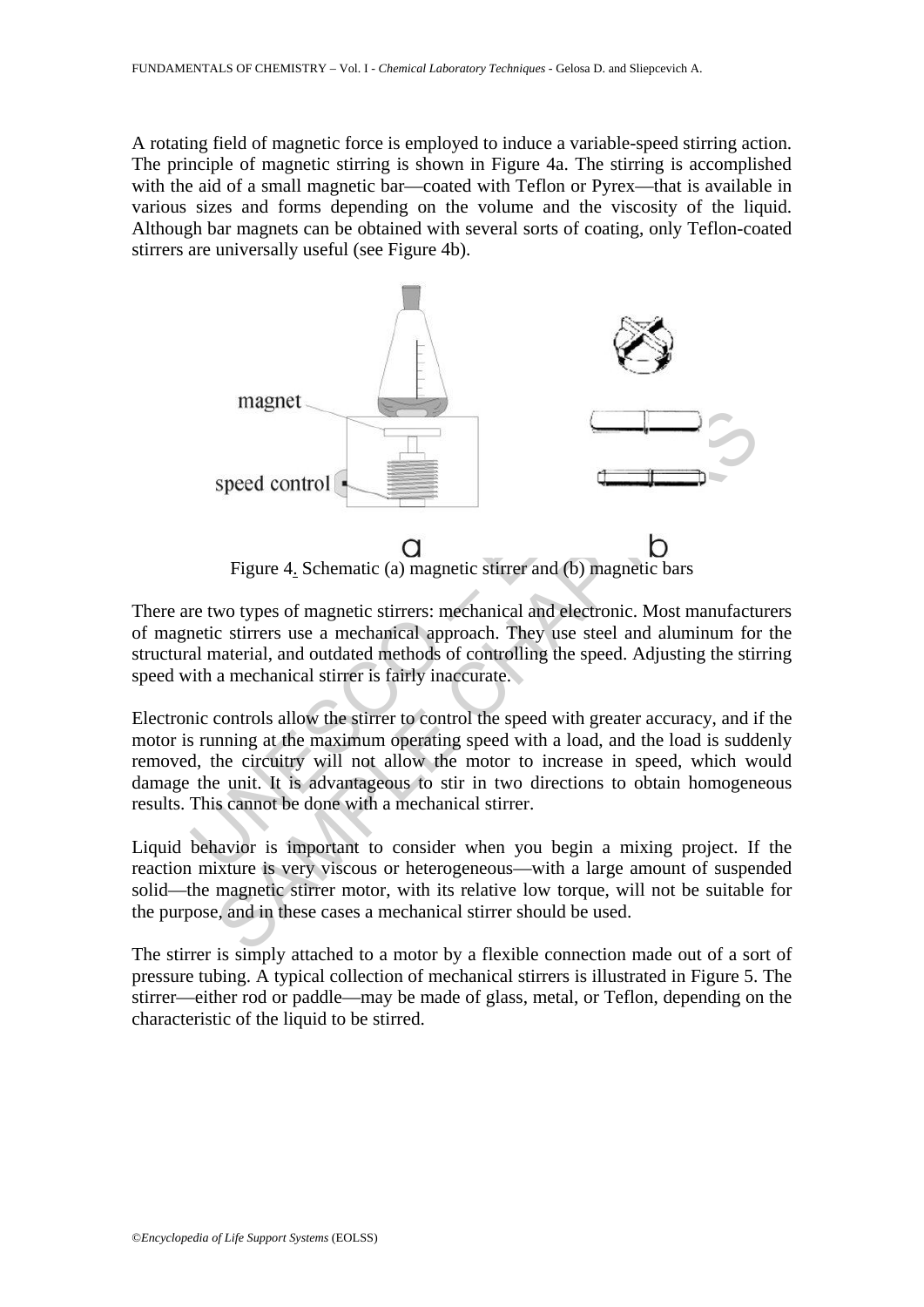

Figure 5. Several useful types of mechanical stirrer

Proper selection of a suitable motor and type of stirrer requires that you know certain application variables:

- container volume;
- liquid viscosity (the viscosity of most liquids varies inversely with temperature);
- torque requirements (the rotation force required of the mixer measured in lbs\*ft or  $N*m$ );
- horsepower (hp) requirements (the efficiency required of the mixer motor with regard to torque and to rotation speed); and
- rotational speed (measured in rpm).

The effect of the liquid's viscosity can present problems when the liquid is subjected to a force. Different types of liquid display characteristics when force is applied. The most common types of viscous liquids are:

- Figure 5. Several useful types of mechanical stirrer<br>selection of a suitable motor and type of stirrer requires that yo<br>ion variables:<br>tainer volume;<br>id viscosity (the viscosity of most liquids varies inversely with ter<br>ue Figure 5. Several useful types or mechanical surfer<br>
reduction of a suitable motor and type of stirrer requires that you know cer<br>
variables:<br>
six cosity (the viscosity of most liquids varies inversely with temperature);<br> • *Newtonian liquids*: viscosity remains constant regardless of changes in shear rate or agitation. Liquids displaying Newtonian behavior include water, hydrocarbons, mineral oil, and syrup.
- *Pseudoplastic liquids*: viscosity decreases as shear rate increases, but initial viscosity may be sufficiently great to prevent mixing. Typical pseudoplastic liquids are gels and latex paints.
- *Dilatant liquids*: viscosity increases as shear rate increases. Mixers can bog down and stall after initially mixing such liquids. Dilatant liquids include slurries, clay, and candy compounds.
- *Thixotropic liquids*: viscosity decreases as shear rate or agitation increases, but when agitation is stopped or reduced, hysteresis occurs and viscosity increases. Often the viscosity will not return to the initial value. Thixotropic liquids include soaps, tars, vegetable oils, inks, glue, and peanut butter.

-

-

-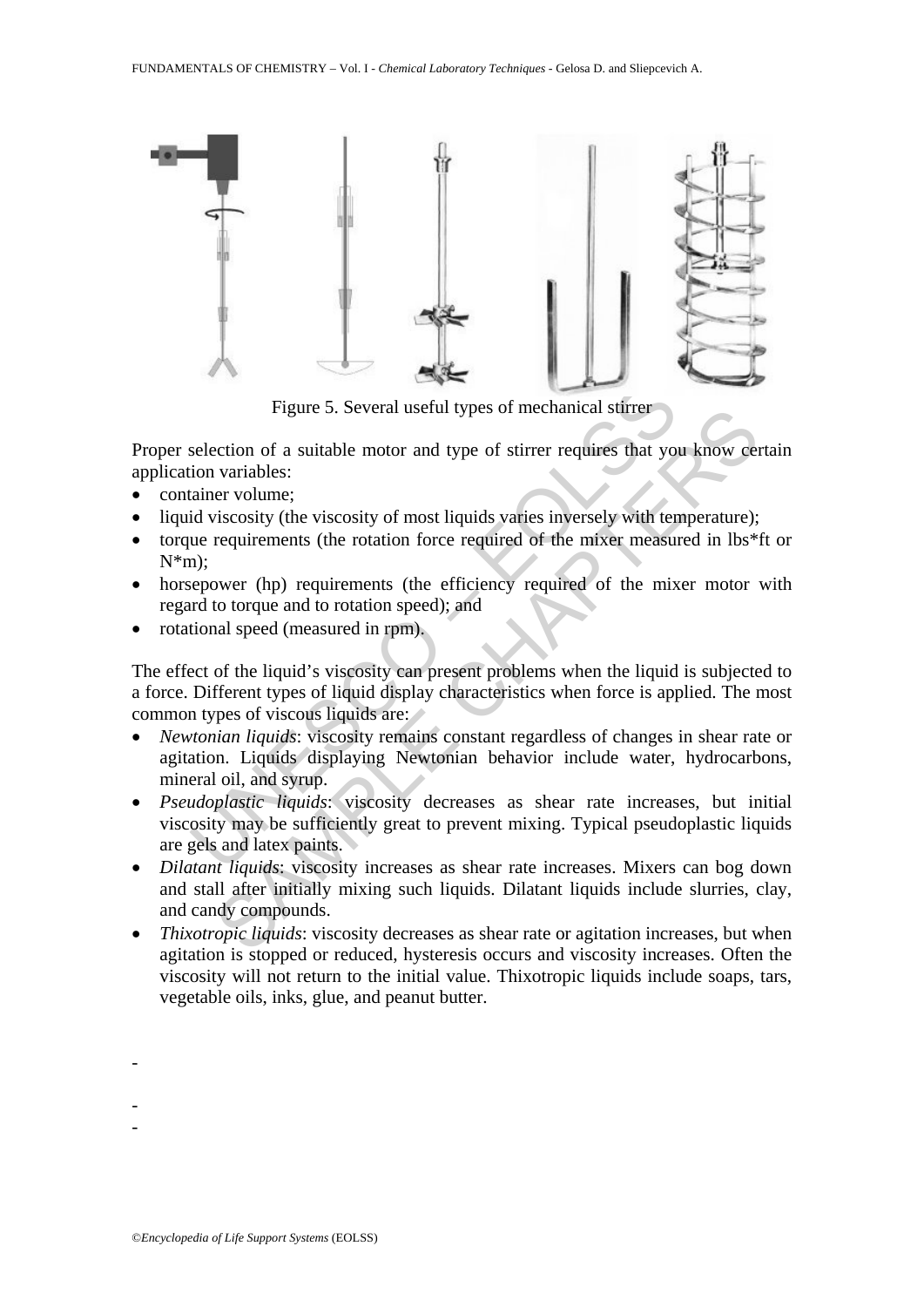# TO ACCESS ALL THE **43 PAGES** OF THIS CHAPTER, Vis[it: http://www.eolss.net/Eolss-sampleAllChapter.aspx](https://www.eolss.net/ebooklib/sc_cart.aspx?File=E6-11-02-01)

#### **Bibliography**

Brewster R., Vanderwerf C.A., and McEwen W.E. (1977). *Unitized Experiments in Organic Chemistry. Fourth Edition*, 577 pp. New York: D. Van Nostrand Co. [A versatile and flexible manual of organic chemistry featuring a rich variety of tested experiments.]

Carberry, J.J. (1964) Designing Laboratory Catalytic Reactors. *Industrial Engineering Chemistry* 56(39).

Doyle M.P. and Mungall W.S. (1976). *Experimental Organic Chemistry*, 490 pp. New York: John Wiley & Sons. [A book that introduces to the modern methods, techniques, and experimentation of organic chemistry.]

Harwood L.M. and Moody C.J. (1989). *Experimental Organic Chemistry: Principles and Practice*, 778 pp. Oxford: Blackwell Science. [A book containing procedures commonly used in the research laboratory.]

J.J. (1964) Designing Laboratory Catalytic Reactors. *Industrial Engineering C*<br>P. and Mungall W.S. (1976). *Experimental Organic Chemistry*, 490 pp. New<br>[A book that introduces to the modern methods, techniques, and exper Henkel K.D. (1992). Reactor types and their industrial applications. *Ullmann's Encyclopedia of Industrial Chemistry. Fifth edition*, Vol. B4, (ed. Elvers B., Hawkins S., Schulz G., Bucholz H., and Gerhartz W.) pp. 87–120. Weinheim, Germany: VCH. [A review about the industrial application of several chemical reactors for gas, liquid, and solid reactions.]

O'Connor R.F. (1971). *Fundamentals of the Modern Chemistry Laboratory*, 234 pp.*.* London: Scott, Foresman and Co. [A manual about laboratory experience and discussion of safety in the laboratory.]

Richardson J.A. and Rase H.F. (1978). Continuous stirred microreactors as a laboratory tool. *Industrial Engineering Chemical Products Research and Development* **17**(4): 287–296. [A review about the characteristics of various experimental reactors for liquid–liquid reactions.]

Smith B.V. and Waldrom N.M. (1980). *Vogel's Elementary Practical Organic Chemistry Preparation*, 407 pp. London, New York: Longman Group. [A detailed description of apparatus and techniques used in chemical laboratory.]

and Mungall W.S. (1976). *Experimental Organic Chemistry*, 490 pp. New York: John Vook that introduces to the modern methods, techniques, and experimentation of organic M. and Moody C.J. (1989). *Experimental Organic Chemi* Tarmy B.L. (1995). Reactor technology. *Encyclopedia of Chemical Technology. Fourth Edition*, Vol. 20, (ed. Kirk R.E., Othmer D.F., Kroschwitz J.I. and, Howe-Grant M.) pp. 1007–1059. John Wiley &Sons. [This work comprises the underlying principles of chemical-reaction engineering and the practices used in their application.]

Weekman V.W. (1974). Laboratory reactors and their limitations. *AIChE (American Institute of Chemical Engineering) Journal* **20**(5): 833–839. [This report provides extensive information about several reactors for studying industrial kinetics.]

Yip M.T. and Dalton D.R. (1979). *Organic Chemistry in the Laboratory*, 362 pp. New York: D Van Nostrand Co. [This volume provides the foundation for preparative experimental skills and lays the groundwork for subsequent independent research.]

#### **Biographical Sketches**

**Davino Gelosa** was born in Monza (Milano), Italy, on December 12 1948, and graduated in Agrarian and Natural Science at the University of Milano in 1978. He was technical official at the Politecnico of Milano from 1968 to 1986, then technical coordinator at the Department of Chimica Fisica Applicata